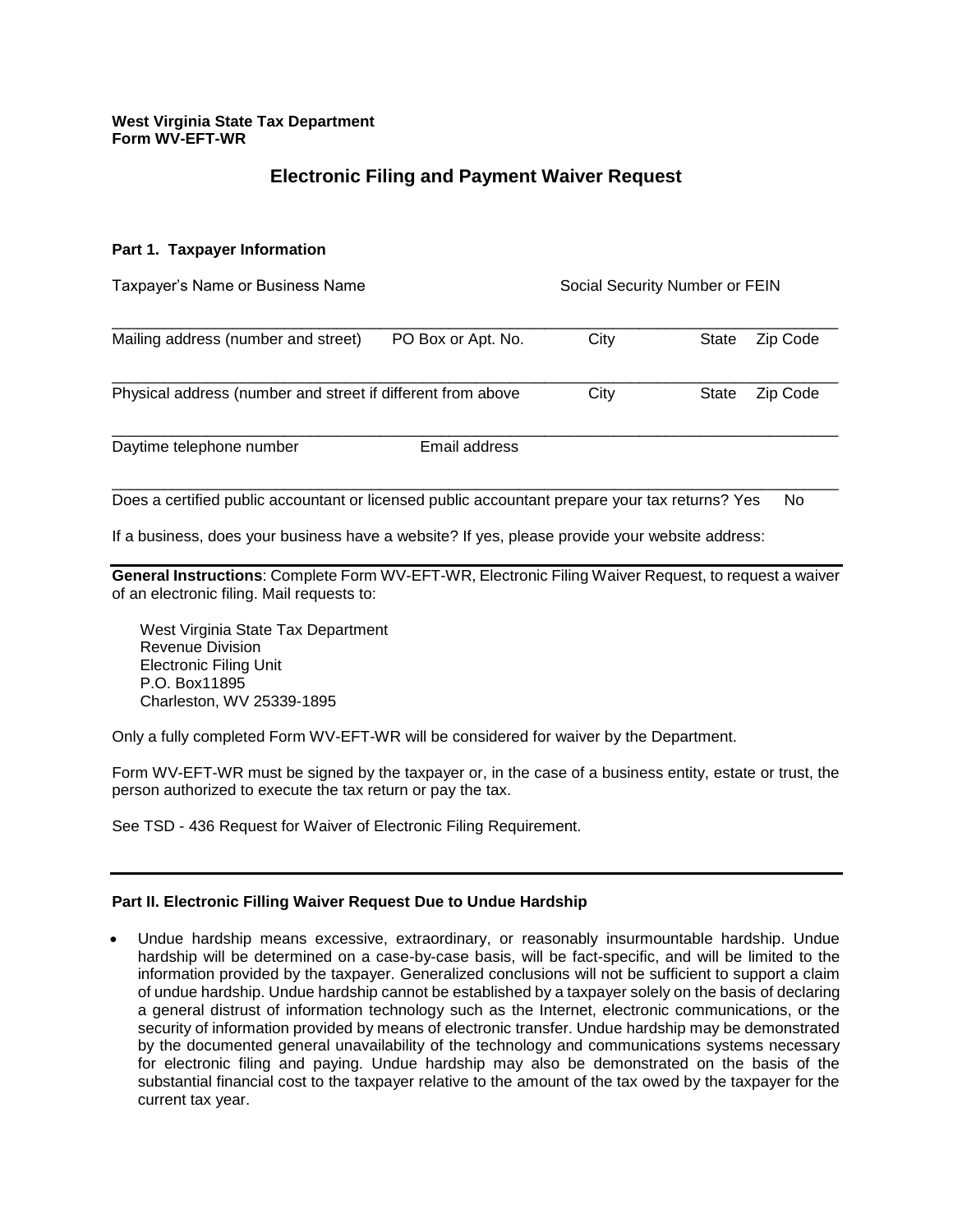A. List the tax type(s) for which the waiver to file electronically is requested.

B. List the date you were notified of your obligation to file electronically.

C. State whether you currently pay any bills or meet other financial obligations by electronic means.

D. Describe in detail why filing a tax return electronically will create an undue hardship or; if you have been filing returns electronically with the State Tax Department explain how your circumstances have changed so that meeting such obligation would now create an undue hardship. Include a description of any disabilities or conditions that may prevent you from meeting this obligation. (Attach additional sheets if necessary.)

\_\_\_\_\_\_\_\_\_\_\_\_\_\_\_\_\_\_\_\_\_\_\_\_\_\_\_\_\_\_\_\_\_\_\_\_\_\_\_\_\_\_\_\_\_\_\_\_\_\_\_\_\_\_\_\_\_\_\_\_\_\_\_\_\_\_\_\_\_\_\_\_\_\_\_\_\_\_\_\_\_\_\_\_

\_\_\_\_\_\_\_\_\_\_\_\_\_\_\_\_\_\_\_\_\_\_\_\_\_\_\_\_\_\_\_\_\_\_\_\_\_\_\_\_\_\_\_\_\_\_\_\_\_\_\_\_\_\_\_\_\_\_\_\_\_\_\_\_\_\_\_\_\_\_\_\_\_\_\_\_\_\_\_\_\_\_\_\_

\_\_\_\_\_\_\_\_\_\_\_\_\_\_\_\_\_\_\_\_\_\_\_\_\_\_\_\_\_\_\_\_\_\_\_\_\_\_\_\_\_\_\_\_\_\_\_\_\_\_\_\_\_\_\_\_\_\_\_\_\_\_\_\_\_\_\_\_\_\_\_\_\_\_\_\_\_\_\_\_\_\_\_\_

\_\_\_\_\_\_\_\_\_\_\_\_\_\_\_\_\_\_\_\_\_\_\_\_\_\_\_\_\_\_\_\_\_\_\_\_\_\_\_\_\_\_\_\_\_\_\_\_\_\_\_\_\_\_\_\_\_\_\_\_\_\_\_\_\_\_\_\_\_\_\_\_\_\_\_\_\_\_\_\_\_\_\_\_

**Declaration**

DECLARATION – I declare under the penalty of law that:

- I have read and understand the provisions of TSD 436;
- I have answered each question to the best of my knowledge and belief;
- I have attached all documentation that supports my electronic filing waiver request; and

• I understand that the penalty for willfully delivering a false application to the State Tax Department is a fine of not more than \$1,000, and, in the discretion of the court, imprisonment for not more than one year. W. Va. Code § 61-5-3.

\_\_\_\_\_\_\_\_\_\_\_\_\_\_\_\_\_\_\_\_\_\_\_\_\_\_\_\_\_\_\_\_\_\_\_\_\_\_\_\_\_\_\_\_\_\_\_\_\_\_\_\_\_\_\_\_\_\_\_\_\_\_\_\_\_\_\_\_\_\_\_\_\_\_\_\_\_\_\_\_\_\_\_\_

\_\_\_\_\_\_\_\_\_\_\_\_\_\_\_\_\_\_\_\_\_\_\_\_\_\_\_\_\_\_\_\_\_\_\_\_\_\_\_\_\_\_\_\_\_\_\_\_\_\_\_\_\_\_\_\_\_\_\_\_\_\_\_\_\_\_\_\_\_\_\_\_\_\_\_\_\_\_\_\_\_\_\_\_

\_\_\_\_\_\_\_\_\_\_\_\_\_\_\_\_\_\_\_\_\_\_\_\_\_\_\_\_\_\_\_\_\_\_\_\_\_\_\_\_\_\_\_\_\_\_\_\_\_\_\_\_\_\_\_\_\_\_\_\_\_\_\_\_\_\_\_\_\_\_\_\_\_\_\_\_\_\_\_\_\_\_\_\_

Signature **Print Name** Print Name **Date** 

**Title** 

#### **Additional Information**:

Before submitting a waiver request, it is important that taxpayers understand that they may use MyTaxes to file business tax and excise tax returns, including but not limited to sales and use tax returns and employer withholding tax returns.